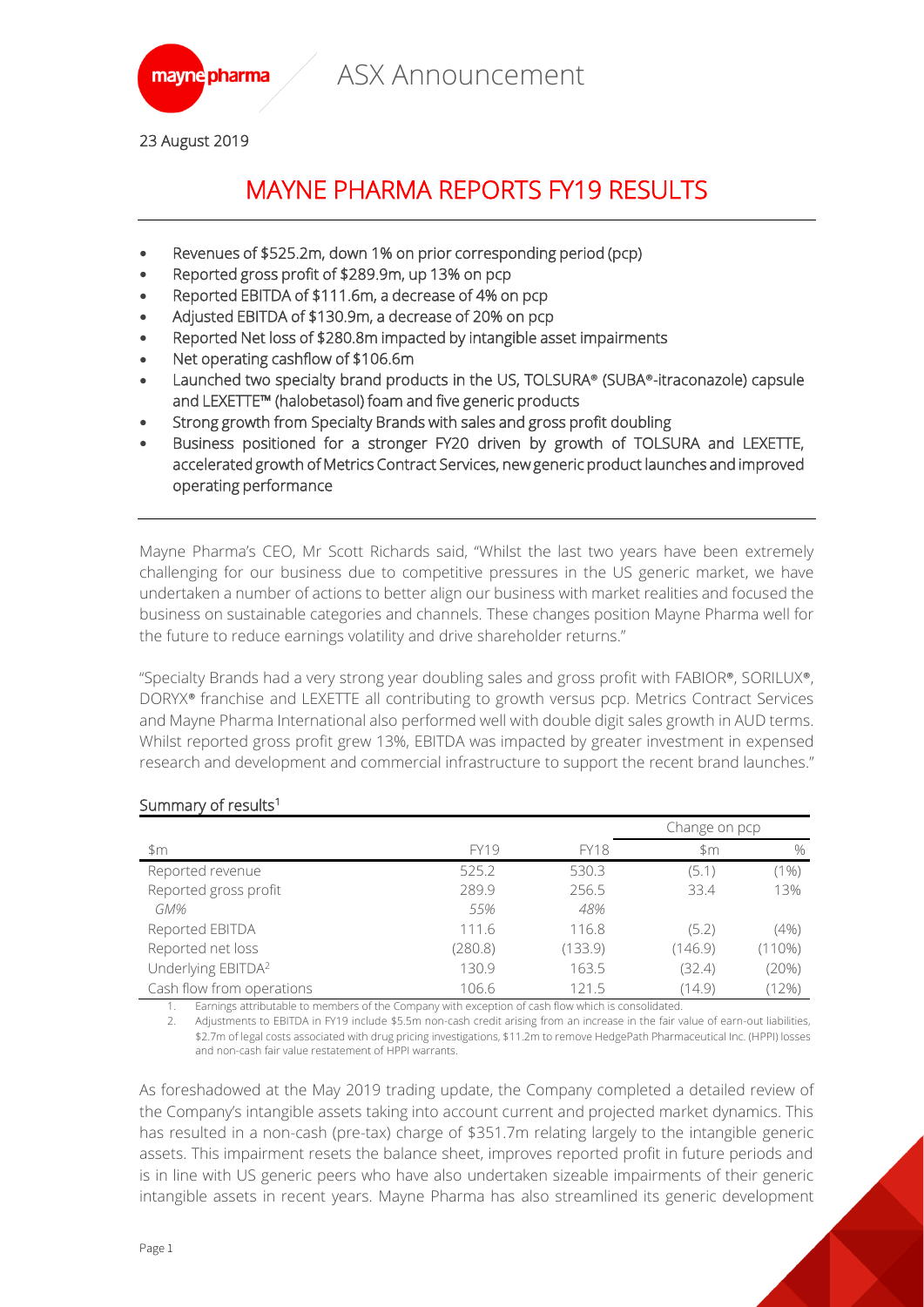

activities in FY19, abandoning non-viable projects and focused portfolio selection and product development expertise on opportunities that align with core therapeutic channels.

"We remain committed to our key strategic initiatives which are centred on providing value to patients and prescribers in dermatology, women's health and infectious disease through the provision of an innovative offering of complementary branded and generic products in each therapeutic category. This year saw the completion of several business development activities including the acquisition of two dermatology products – LEXETTE (halobetasol) foam and generic EFUDEX® (fluorouracil) cream, as well as a distribution agreement to add two pipeline dermatology products leveraging our established channel infrastructure. We also received FDA approval for TOLSURA (SUBA-itraconazole) anti-fungal capsule which launched in the US in January this year through a new hospital-based field team."

## Operating Performance

#### Specialty Brands Division (SBD)

The SBD operating segment's sales were \$91.6m, up 105% on FY18 and gross profit was \$79.8m up 113% on pcp. In US dollar terms, SBD's sales were US\$65.5m, up 89% on FY18 and gross profit was US\$57.1m, up 96% on pcp.

The Company continues to grow its on-market dermatology business through improved sales force effectiveness and new launches. All products contributed to growth benefiting from the dermatology sales team expansion in 2018 with FABIOR up 54%, SORILUX up 26% and the DORYX family up 153% versus pcp in USD terms. The strong growth in DORYX reflects elimination of the abnormal one-off DORYX returns which impacted the prior period and favourable product sales mix. Adjusting for DORYX returns in the prior period, SBD sales were up 48% in FY19 on pcp. The launch of LEXETTE in February also contributed to the growth with total weekly prescriptions averaging 680 across the June 2019 quarter.

### Generic Products Division (GPD)

The GPD operating segment's sales were \$320.8m, down 17% on FY18 and gross profit was \$164.5m, down 7% on pcp impacted by competitive pressure on key products. In US dollar terms, sales were US\$229.4m down 23% on FY18 and gross profit was US\$117.7m down 14% on pcp. There were a number of one-off items that impacted the results in the 2HFY19 including failure-tosupply penalties and shelf stock adjustments from pricing changes.

Dofetilide sales were impacted significantly by the launch of a number of new competitors with sales down by more than 80% to US\$13m driven by pricing pressure, market share loss and shelf stock adjustments. Excluding dofetilide, GPD sales were down 7% and gross profit up 8% respectively on pcp in US dollar terms. Liothyronine sales whilst up 86% on pcp to US\$43m, were down 42% in the 2HFY19 versus the 1HFY19 due to new competition.

The Company continues to make progress on lowering its product cost base through product transfers in-house or into third party contract manufacturing organisations. Approximately US\$15m of annual cost savings are expected to be realised with the majority of these savings expected in FY21.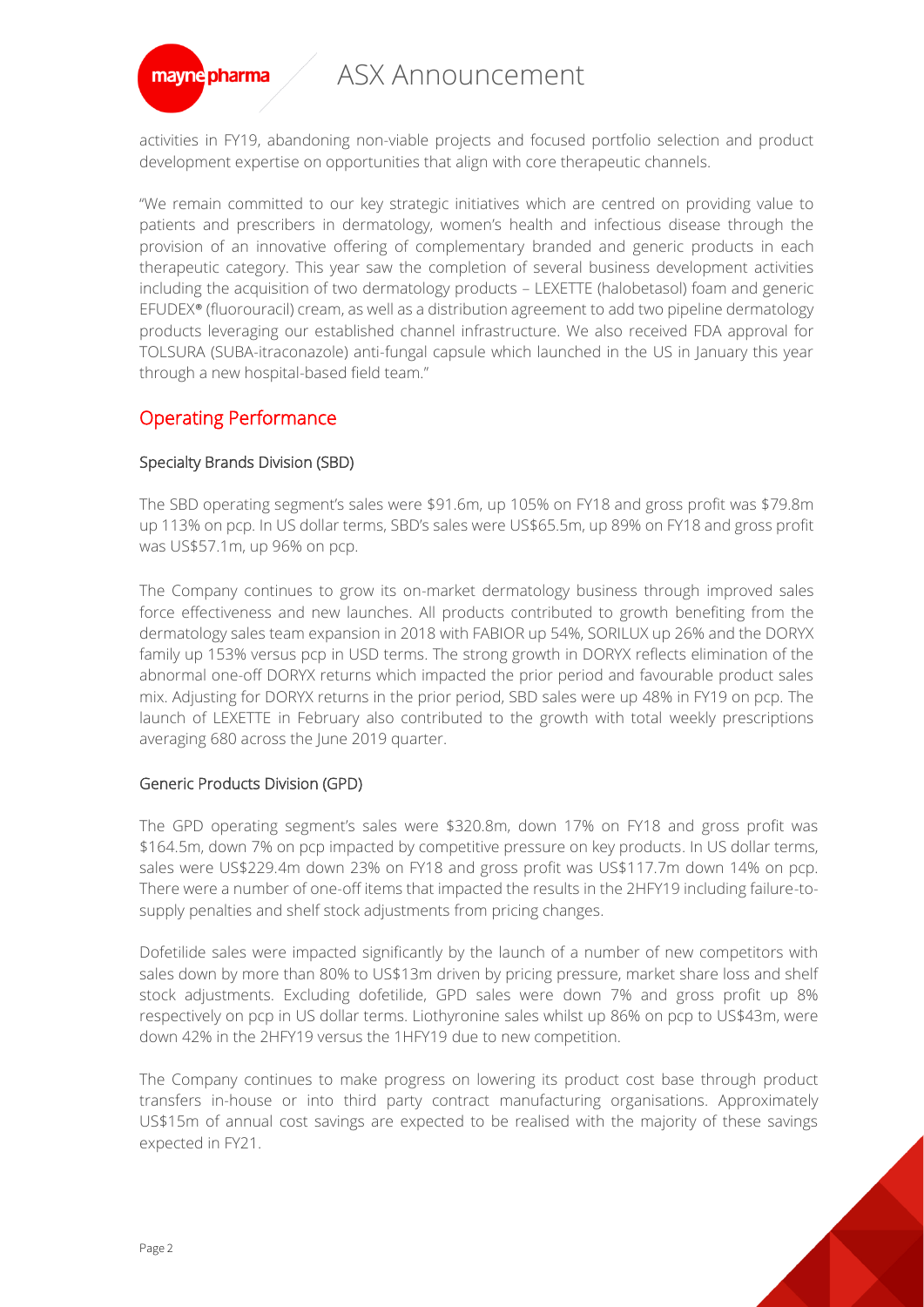

#### Metrics Contract Services (Metrics or MCS)

The MCS operating segment's sales were \$72.2m, up 14% on FY18 and gross profit was \$35.5m up 6% on pcp. In US dollar terms, sales were up 6% on pcp to US\$51.6m.

Metrics continues to have a healthy pipeline of committed business including a growing pipeline of commercial manufacturing revenues from clients who are transferring FDA approved products into Greenville or have products in development or pending at regulatory agencies around the world. In June, an MCS client gained Japanese (PMDA) approval for a Greenville developed and manufactured product, which is the first international drug approval for the site. This product is expected to launch in the 1QFY20 and is also pending at 6 other regulatory agencies around the world.

During FY19, Metrics added three commercial manufacturing clients up from just one in the prior period with manufacturing revenues now representing 5% of sales and expected to grow strongly in FY20. Over time, Metrics is expected to transition from a predominantly project-based revenue stream to include a mix of recurring revenue from commercial manufacturing.

#### Mayne Pharma International (MPI)

The MPI operating segment's sales were \$40.7m up 10% on FY18 and gross profit was \$10.0m up 25% on pcp. MPI benefited from growing sales of SUBA-itraconazole and KAPANOL® globally, new third-party contract development revenues and milestone payments from the out-licensing of key specialty products globally.

Two new Chinese distribution agreements were signed with Yung Shin Pharm to register and distribute ASTRIX® low dose capsules and with Novotek Pharmaceuticals to register and distribute KAPANOL® sustained release capsules.

## Pipeline

Mayne Pharma's strategy is to continue to expand its on-market portfolio in dermatology, women's health and infectious disease to fully leverage the innovative patient-centric distribution channels the company has been developing. In FY19 research and development spend was \$50.3m of which more than 75% was directed towards programs in these three therapeutic areas.

The Company has three women's health contraceptive generic products in its pipeline targeting markets with IQVIA sales of US\$1.1b including a generic NUVARING®, which is the largest contraceptive sold in the US\$5.5b<sup>1</sup> US contraceptive market with no generic equivalents today.

In terms of the brand programs, the Company continues to progress the commercialisation of its patented formulation of itraconazole for the treatment of certain fungal conditions and as a potential treatment for certain cancers. SUBA-itraconazole is a proprietary, patented formulation that enhances the solubility and absorption of conventional itraconazole formulations. SUBAitraconazole was launched in the US, Argentina, Mexico and Italy during the year to treat fungal infections and is now sold in seven countries.

The Company also assumed full control of the SUBA-itraconazole Basal Cell Carcinoma Nevus

 $\overline{a}$ 

<sup>1</sup> IQVIA MAT Sales Jun 2019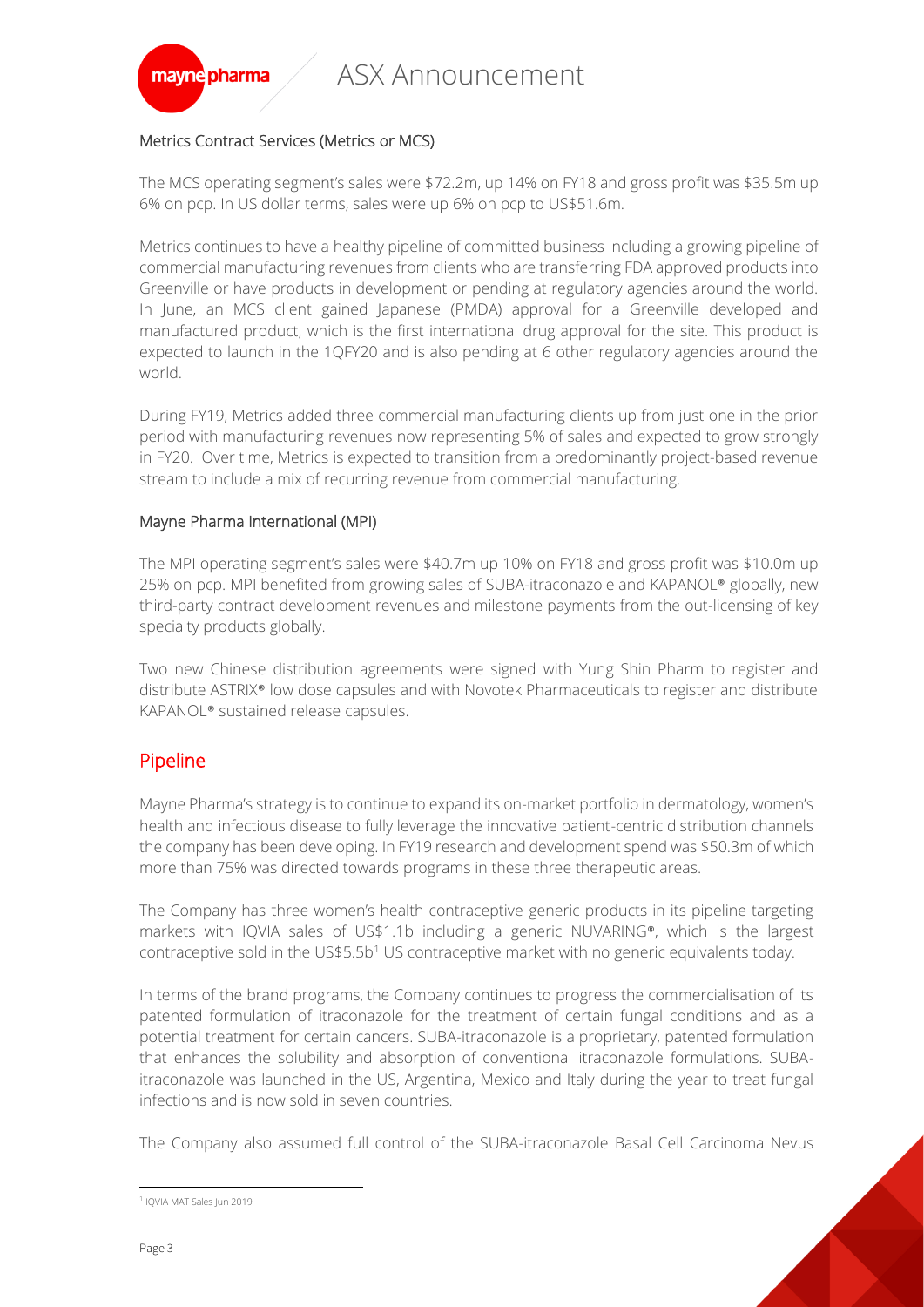

Syndrome (BCCNS) program from HPPI and plans to commence a phase III pivotal clinical trial in FY20. The Company has recently commenced a phase II program with trifarotene in another rare disease - congenital ichthyosis with the first patient dosed in August 2019. In addition there are a number of other ongoing clinical trials assessing the efficacy and tolerability of new indications or label extensions for products like SUBA-itraconazole, FABIOR, LEXETTE and SORILUX, some of which are investigator initiated studies.

Mayne Pharma's generic pipeline includes more than a dozen products pending approval at the FDA, including three products with no generic equivalents today.

# Debt and Cash Flow

The Company achieved positive net operating cash flow after interest, tax and working capital of \$106.6m down 12% on the prior period. Significant cash flow items during the period include \$29.1m increase in working capital driven by an extension of trading terms in the first half by one of the major wholesalers, \$21.0m in net tax receipts and \$13.5m in net interest payments.

The Company had net debt of \$280.4m which declined \$18.0m during the 2HFY19, cash on hand of \$89.0m and retains significant room within its bank covenants, with leverage at 2.0x and shareholders' funds of approximately \$1.0b.

# **Outlook**

In FY20, the Company expects stronger results driven by the specialty brand launches of TOLSURA and LEXETTE in the US, growth of the generic and proprietary dermatology and women's health portfolios and accelerated growth of Metrics Contract Services driven by additional technical team members, the expanded analytical, development and manufacturing footprint in Greenville and delivery of the pipeline of committed business.

The Company is targeting eight new product launches by the end of CY20 with a market value of US\$1.4b according to IQVIA, of which two are already approved.

In addition, various initiatives at the Company's manufacturing sites in Greenville and Salisbury are expected to drive greater operational efficiencies and improved financial performance across FY20 and beyond. The Company also expects to further optimise its cost base through reducing operating expenses via more controlled spending and realising significant cost savings from product transfers in house or to new contract manufacturers.

The Company will continue to reposition the business towards specialty branded products, contract services and sustainable generic portfolios and channels to produce more durable and less volatile earnings streams.